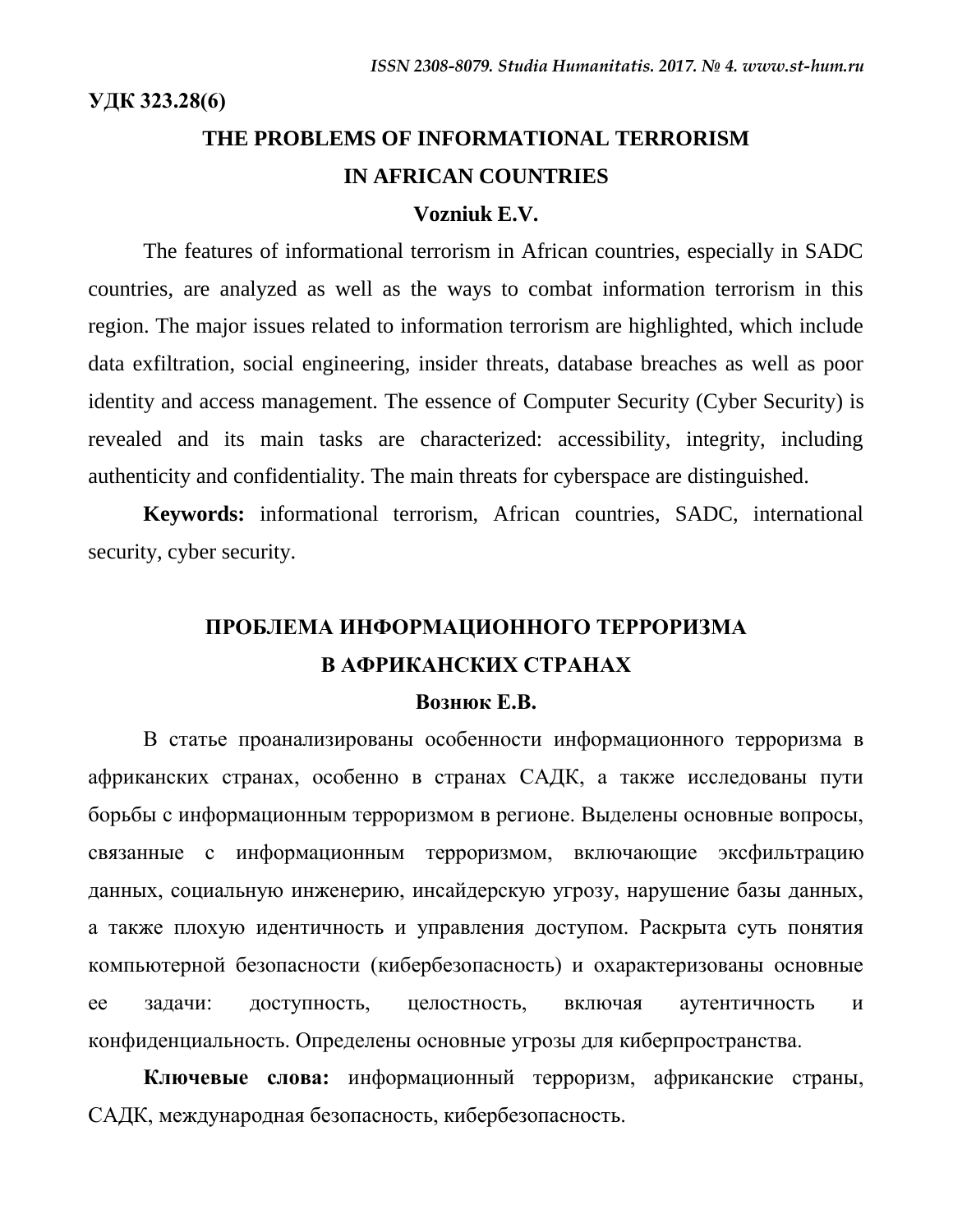Nowadays informational terrorism is a general threat not only to a specific region, but also to the whole world. Many highly developed states counteract this threat to national security in different ways, but everyone has one goal to unite and reduce the impact of cyber terrorism and the number of cyber attacks. Speaking of the various geopolitical regions of the world, and also the impact of all kinds of terrorism, namely informational, we cannot ignore them in rapidly developing African countries which reach a rather new level of economic development and political influence, therefore, the primary task for them is to secure from negative informational influences and from hacker penetration into the database of enterprises and state structures.

The aim of the work is to analyse the features of informational terrorism in African countries, especially in SADC countries and to explore ways to combat information terrorism in this region.

The term "information policy" has been used to refer to policy initiatives that promote the use of tools and concepts associated with the "global information society", with a view to realizing their potential in achieving national, social and economic development goals [2, p. 2-4].

Three hierarchical levels for information policy used in African countries:

*Infrastructural Policies.* Apply across society and affect the information sector both directly and indirectly. Infrastructural Policies would deal with the development of national (or more recently also regional) infrastructures required to support an information society. The absence of infrastructural policies and implementation strategies would make it virtually impossible to deliver on any other vertical or horizontal ICT-related policies'. Policy development in Southern Africa' reflects this reality in that generally telecommunications policies are the first to be revised, followed by a focus on separate policies in areas such as education, e-Commerce, freedom of information, universal service, etc.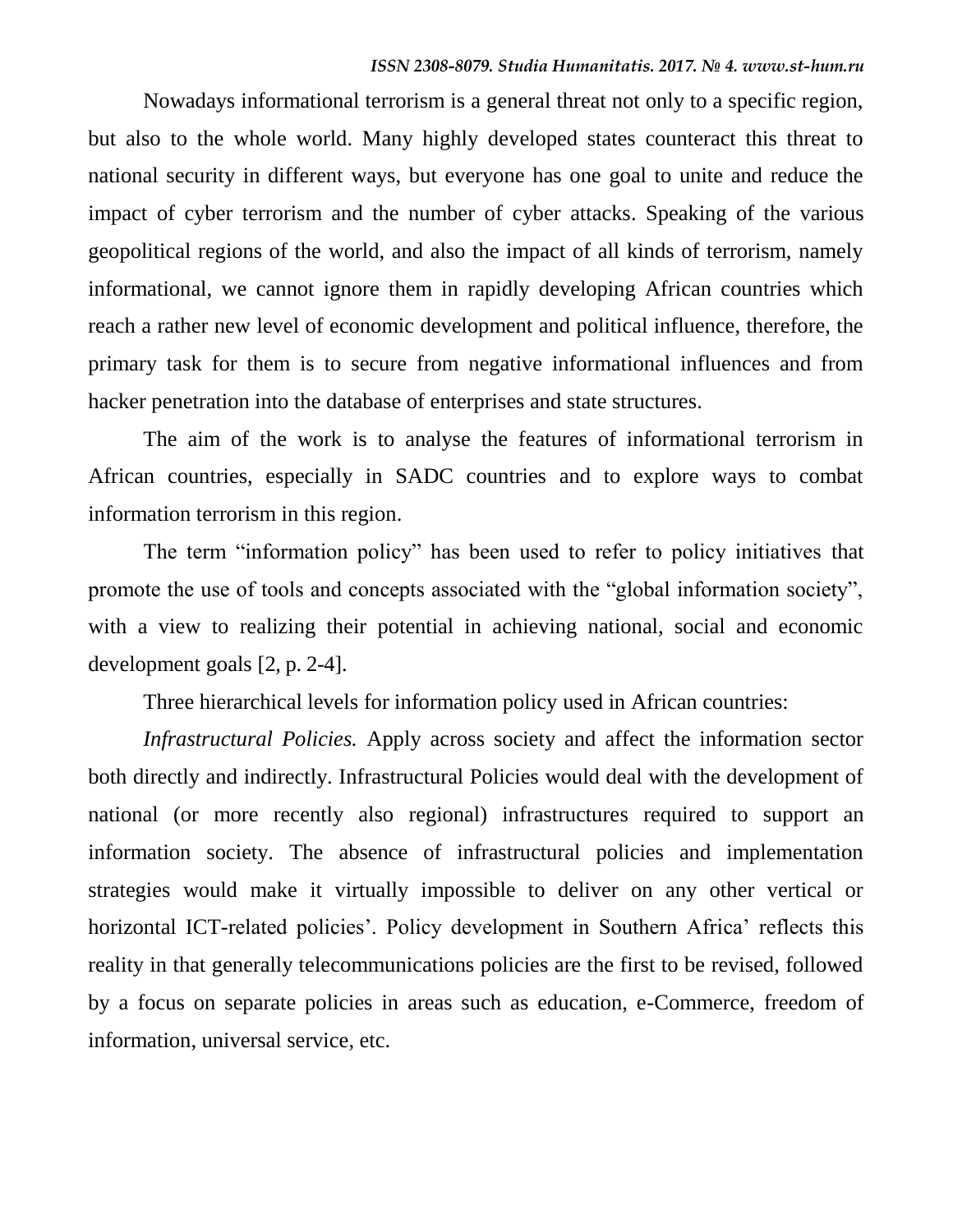*Vertical Information Policies.* Apply to a specific part of the information sector for a particular application. Vertical Information Policies would include sectoral policies such as education, tourism, manufacturing, health, etc.

*Horizontal Information Policies*. Apply across society and affect the information sector both directly and indirectly. Horizontal Information Policies refers to those policies that impact on broad aspects of society, e.g. policies relating to freedom of information, tariffs and pricing, and the use of ICTs by government internally and in its relationships with citizens, business, labour, academia, etc. The need for integrating national ICT strategies' overlaps with four well-established policy fields: technology, industry, telecommunications and media [9, с. 113-114].

*Information terrorism* – is the use of information technologies, mass media, dissemination of information for the purpose of targeted influence on the selected object, its discredit [1, c. 128]. There is another widespread name of it – Cyber terrorism – the use of computer and telecommunication technologies (especially the Internet) for terrorist purposes. Legislation of Ukraine defines: "Cyber terrorism is a terrorist activity carried out in cyberspace or with its use". This is a killing attack aimed at intimidating in order to achieve political results or harming computer networks, especially personal computers connected to the Internet, using such means as computer viruses.

Cyber attack in its turn is an attempt to damage or disrupt a computer system, or obtain information stored on a computer system, by means of hacking [4].

That's why we have to mention Computer Security (Cyber Security), which is the set of tools, strategies, principles and guarantees of security, approaches to risk management; actions, training, insurance and technologies used to protect the cyberenvironment, resources of organizations and users. The main tasks of security are: accessibility, integrity, including authenticity and confidentiality. Cybercrime is a prerequisite for the development of an information society [3].

According to Gady (2010) statistics presented at a Cybercrime conference in Cote D'Ivoire have shown that Africa has the fastest growing cases of informational terrorism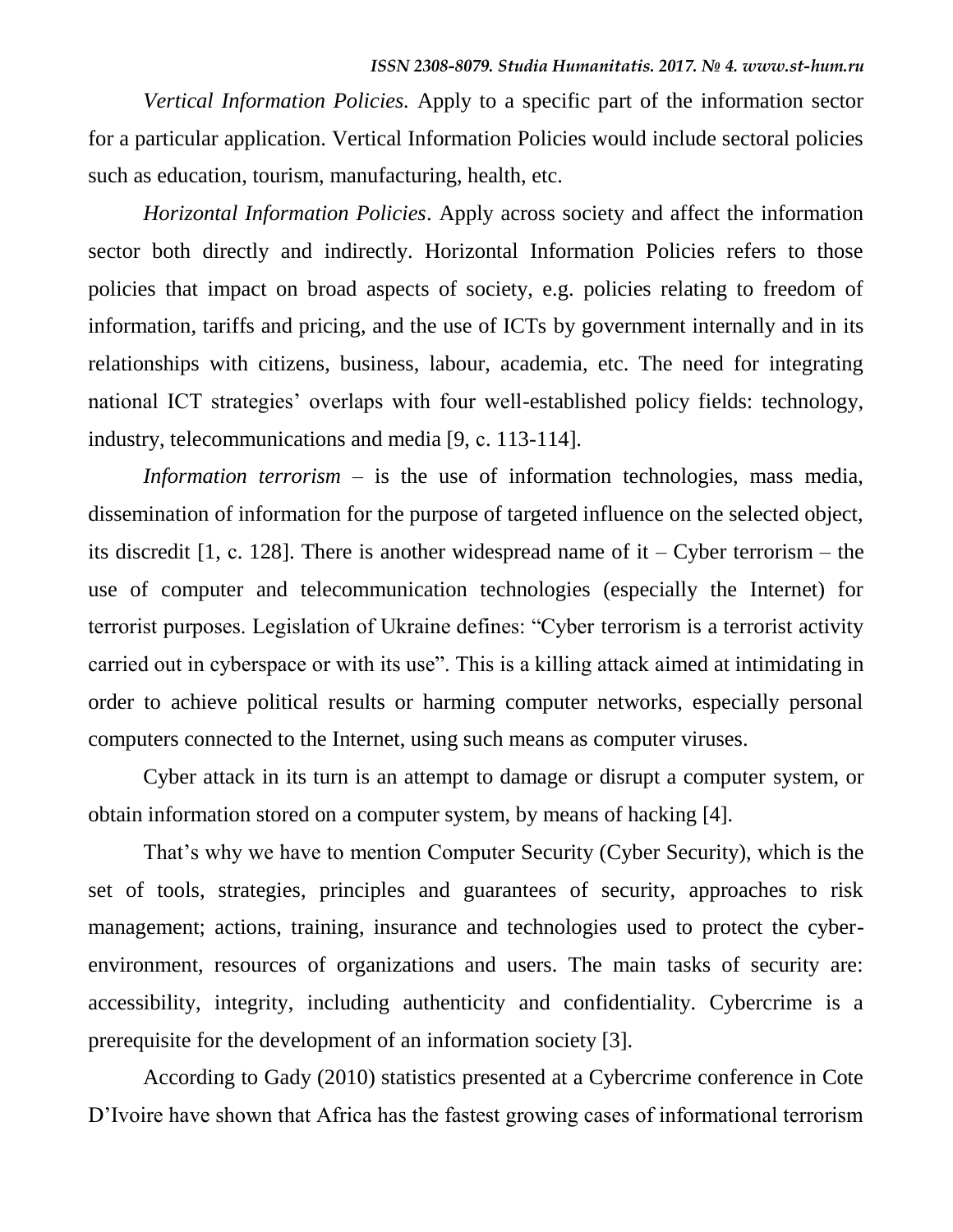more than any other continent. This is a worrying trend considering that it is also the fastest growing continent in terms of computer and mobile technology all of which are vulnerable to informational terrorism. This discussion shall tackle the various aspects of informational terrorism in Southern African Development Community (SADC) and how it affects regional development [5].

Grobler and van Vuuren, (2012) have argued that cyberspace [Information terrorism] comprises complex and dynamic technological innovations to which no current legal system is well suited [6, p. 64]. Zimbabwe has come up with a full Ministry designed to fight information terrorism called the Ministry of Cyber Security Threat Detection and Mitigation designed to curb crimes related to cyber wars especially malicious activities circulated via social media platforms like WhatsApp and Facebook.

Although Lee acknowledges that African Governments have not shown their statements of intent in fighting cybercrimes, the SADC region has suffered patches of attacks ranging from government internet sites shut down to circulation of malicious social media content meant to cause damage or hamper government operations [8].

The growing access to internet connectivity in southern Africa is a factor which makes the threat of informational terrorism real as opposed to perceived. Kigen et.al. (2015) as cited in Oladipo, (2015) have indicated that "businesses are losing about \$146 m (£96 m) every year to cyber-crime" and to have such huge losses is far much more than losses incurred from other conventional crimes [7]. In South Africa alone has witnessed more than 6000 cyber attacks in the month of October 2017 alone according to the Sunday Times newspaper which is an indication that something needs to be done to curb this worrisome trend.

The sad part of the story is that most African businesses large and small are too ill equipped to withstand the threat of cyber warfare especially if their account has been hacked. In southern Africa, South Africa is one of the biggest cyber hotspots due to its large population and advances in economic and technological development as well as the increasing capacity to host large data volumes.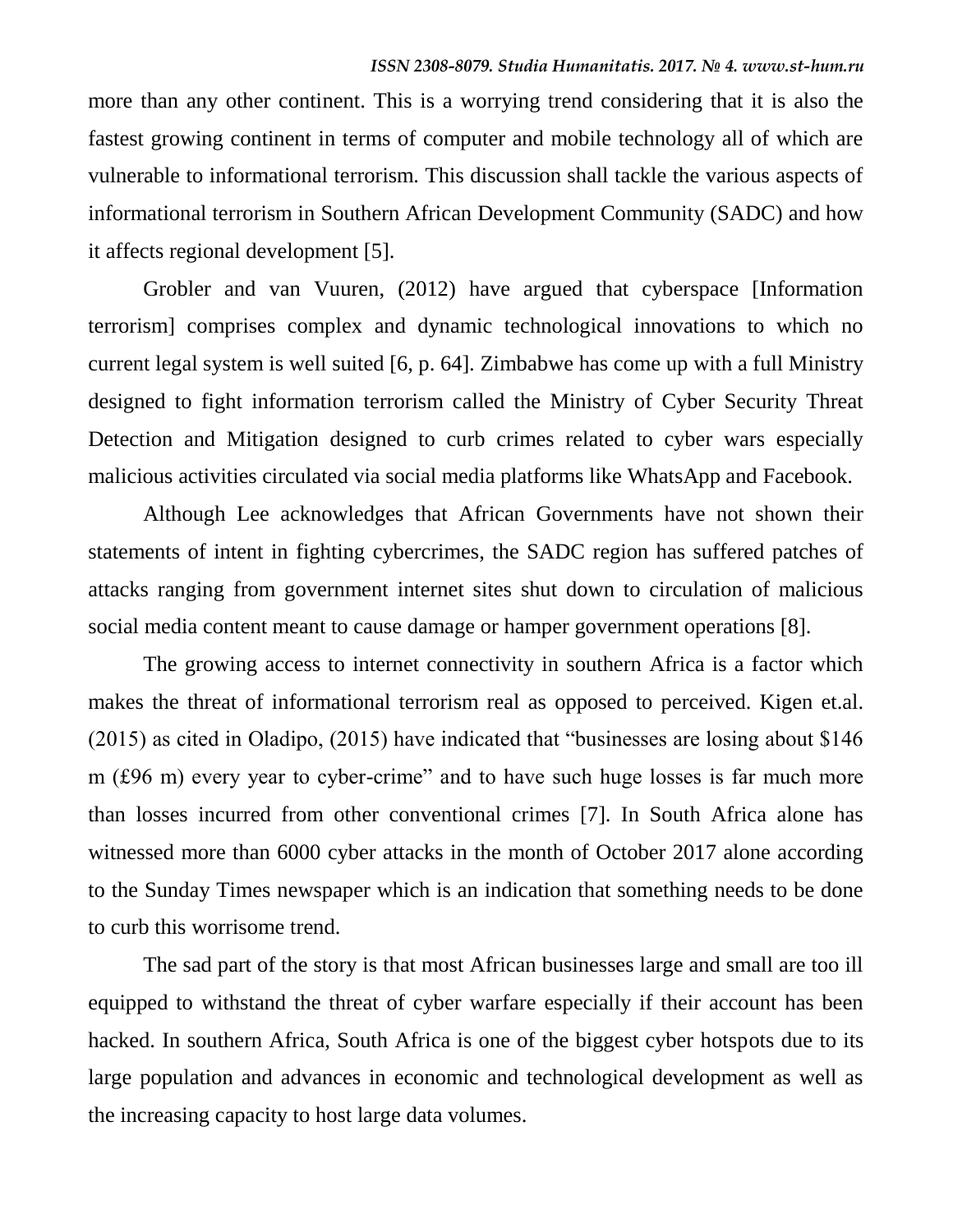*Major Information terrorism issues in Southern Africa. The major issues related* to information terrorism include data exfiltration, social engineering, insider threats, database breaches as well as poor identity and access management [7].

In Kenya alone according to Kapersky Lab experts, about 20% of computers being used in Kenya are vulnerable to malware which is a serious threat to doing business in that country. This is due to the fact that many people are not computer literate and if they are they are at least to the level of being a user and not a programmer so most of the hacking and information terrorism will happen without their knowledge.

This is even applicable to many other SADC countries that happen to have fewer computer programmers than computer literate people. In another instance, the growing number of mobile users without the knowledge of how cellphone hacking takes place adds to the information terrorism problem.

According to Check Point Software technologies, 2015 statistical reports of cybercrimes, Tanzania – another SADC country was the highest attacked country in October of 2015 with Malawi (4), Namibia (5) and Mauritius (7) and South Africa (67) in their rankings of the most attacked countries in terms of information terrorism [7].

Now Data exfiltration refers to an action by criminals and trusted employees with access to large volumes of data to siphon that data out of the company without the knowledge of the management. This is done maliciously to use it against employees of the company or to gain access to sensitive information including passwords and account numbers so as to steal money under the guise of internet anonymity.

Social engineering is the use of social media to attack the reputation of a certain individual or company. For instance, companies with social media pages face the vulnerability of having their pages either hacked or people send information that is not appropriate for the clients. For instance, pornographic materials being posted on an social media account. This has also a potential to drive away customers.

A database breach occurs when the company cannot readily access information from their database due to it being breached. Normally hackers breach and change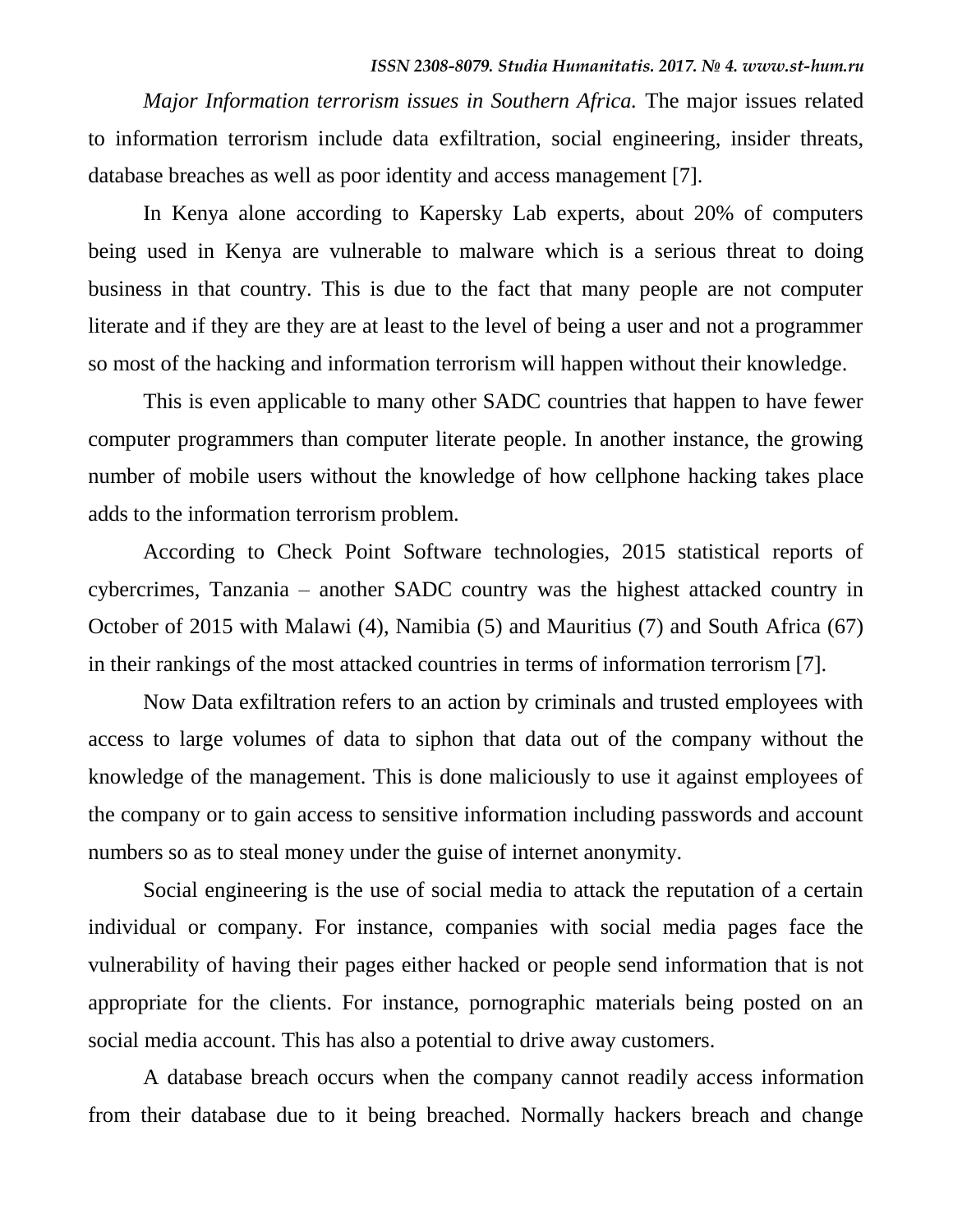passwords as they access volumes of data. An instance is when the American FBI was hacked into and the video of the killing by gunfire from a helicopter by American troops was illegally released. Such breaches will often have grave consequences as they expose sensitive information and secrets that are key to company.

Poor identity and access management can also lead to information terrorism as information that is not supposed to be in the terrorists hands ends up in their hands which will affect the company operations. An example is the sharing of access passwords with friends which will lead to information terrorism. This problem might be very difficult to do away with because it hangs parasitically on the technological developmental progress sweeping across Africa especially with the advent of fiber optic network.

The potential of new technologies, particularly information and communication technologies (ICTs), to support economic development is widely recognized. For example, there is an estimated 1.38% increase in gross domestic product (GDP) for every 10% increase in broadband penetration in low- and middle-income countries [6, p. 65-66]. If the information terrorism succeeds to penetrate in a country, it will likely affect the progress by reducing the potential for development.

While the potential use of ICTs for development, governance, and peace has posed questions about how to govern the Internet, issues related to security – and to Cyber Security in particular – have made these questions more urgent. As the barriers to entry in the cyber domain are low, cyberspace includes many and varied actors – from criminal hackers to terrorist networks to governments engaged in cyber espionage. Cybercrime and cyber attacks can undermine the safety of Internet users, disrupt economic and commercial activity, and threaten military effectiveness. Moreover, conflict that takes place in the cyber domain often mirrors conflict in the physical world.

The growing interest and contention around the so-called "duty to hack" also raises question related to international humanitarian law and security. International humanitarian law requires states to use the least harmful military means available for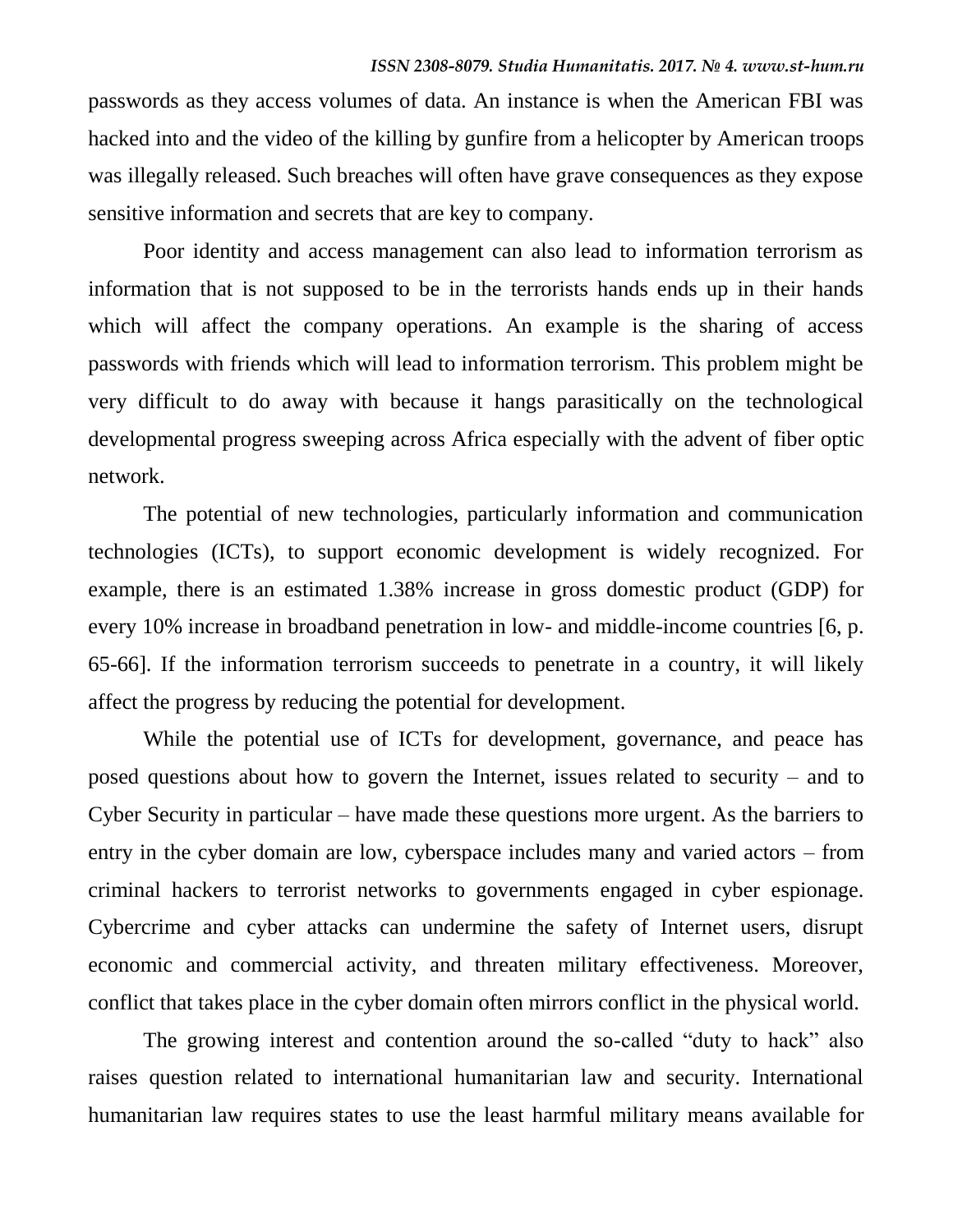achieving their strategic objectives, which in the case of this theory could mean using cyber operations as the predominant least-harmful response. Such cyber operations could help avoid physical attacks that risk causing greater damage and casualties. This theory thus assigns states the "duty" to invest in offensive hacking capacities.

At the conclusion of the 37th SADC summit in Pretoria which ran between 9 and 20 August 2017, the SADC secretariat was ordered to set up a department which deals with drug abuse as well as information terrorism otherwise better known as Cybercrimes [8].

In 2014 a cartel of cyber criminals were discovered by mistake when a fire broke out in one of the compound where the cartels were staying. Now the fact that they were accidentally discovered speaks of many others who operate in Kenya and many other SADC countries away from the authorities and as a result the problem of information terrorism is only starting and might take ages before it finally comes to be eradicated if it shall ever be eradicated.

This means that the future of information terrorism shall see it rising beyond manageable levels by 2020 as technology to hack will be available even to ordinary citizens.

The other factor which might be the cause of the rise in information terrorism in SADC is because say for instance in Kenya alone, ITC contributed to 12.1% of the GDP in that country so that could be a target for hostile governments to attack this sector or malicious individuals with the intention of making money out of it [7]. The introduction of fibre optic has been the reason why information terrorism is on the rise in Africa. Countries which must boost their infrastructure include countries with more advanced economies like South Africa, Kenya and Tanzania within the SADC region.

Information terrorism is a rising global threat and even sophisticated economies like United States of America have shown that they can be vulnerable as was seen in the alleged hacking of the DNC servers as well as the elections by suspected Russian hackers. Africa is no exception and SADC in particular must be very vigilant in fighting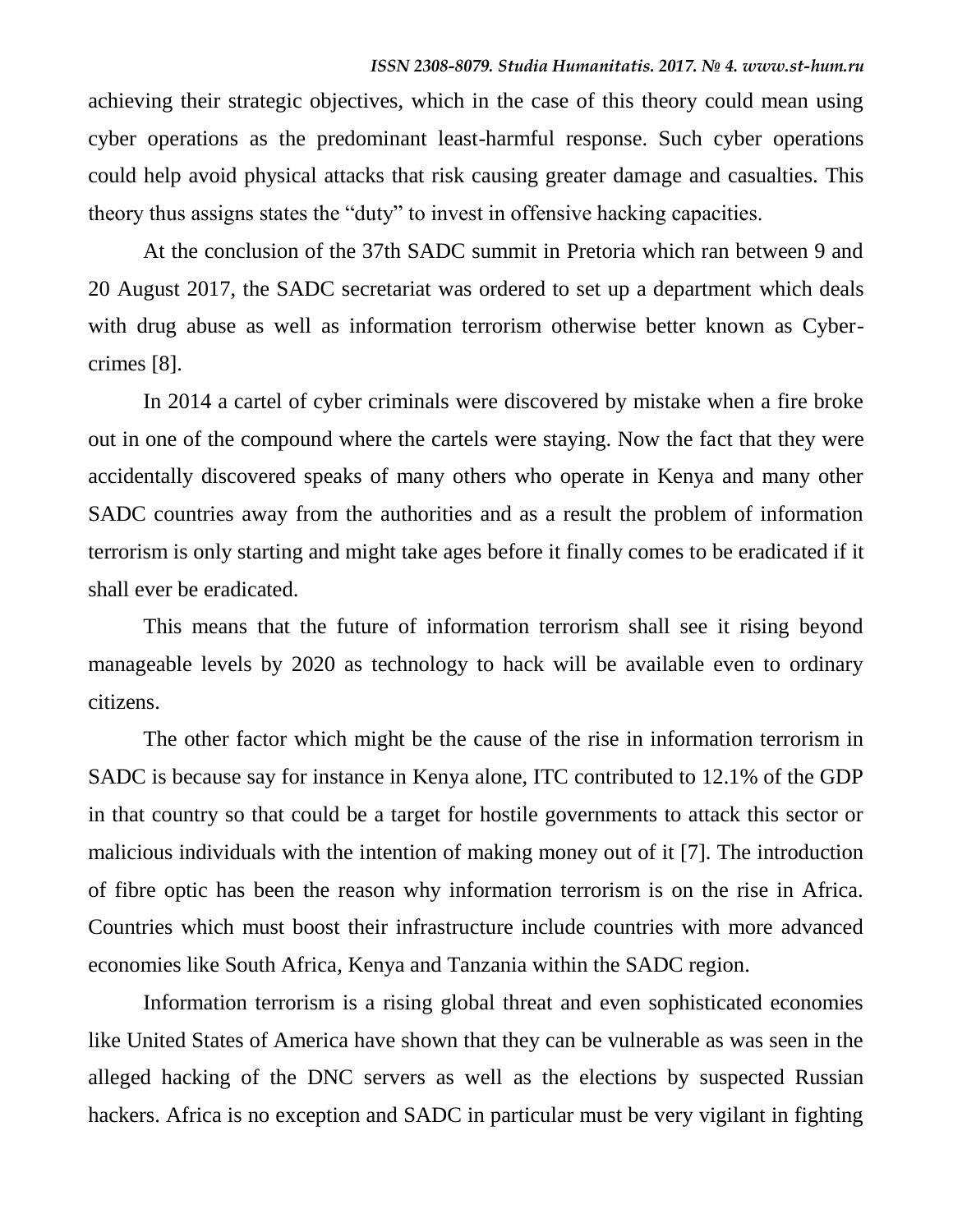this new world war whose perpetrators are unknown and often hide behind the veil of anonymity.

The following are some of the strategies that must be employed to curb information terrorism:

– Countries should be in a position to enact legislation that makes it a crime to engage in information terrorism acts. For instance, Zimbabwe is currently running a bill which is code named *The Cyber Crime and Cyber Security Bill* which will be tabled soon in parliament for deliberations which has specific provisions that makes it a crime to have hack or maliciously use or spread information without the consent of the owner of the data.

– Countries must further promote international standards, including the protection of intellectual property and commercial trade secrets from theft by putting mechanisms in place that ensure that the threat is detected, dissipated as well blocked from recurring again.

– The next item which is that of enhancing security, reliability and resiliency through the promotion of cyberspace cooperation. This entails working with other friendly countries so as to share information on the new threats and share intelligence on the various cyber threats that might arise.

SADC countries should be prepared for 21st century security challenges by recognizing and adapting to the military's increasing need for reliable and secure networks as well as by building and enhancing existing military alliances. This is a key mitigating factor in confronting potential threats in cyberspace and fighting information terrorism in the region.

So, Information terrorism  $-$  is the use of information technologies, mass media, dissemination of information for the purpose of targeted influence on the selected object, its discredit. According to statistics, Africa has the fastest growing cases of informational terrorism more than any other continent. This is a worrying trend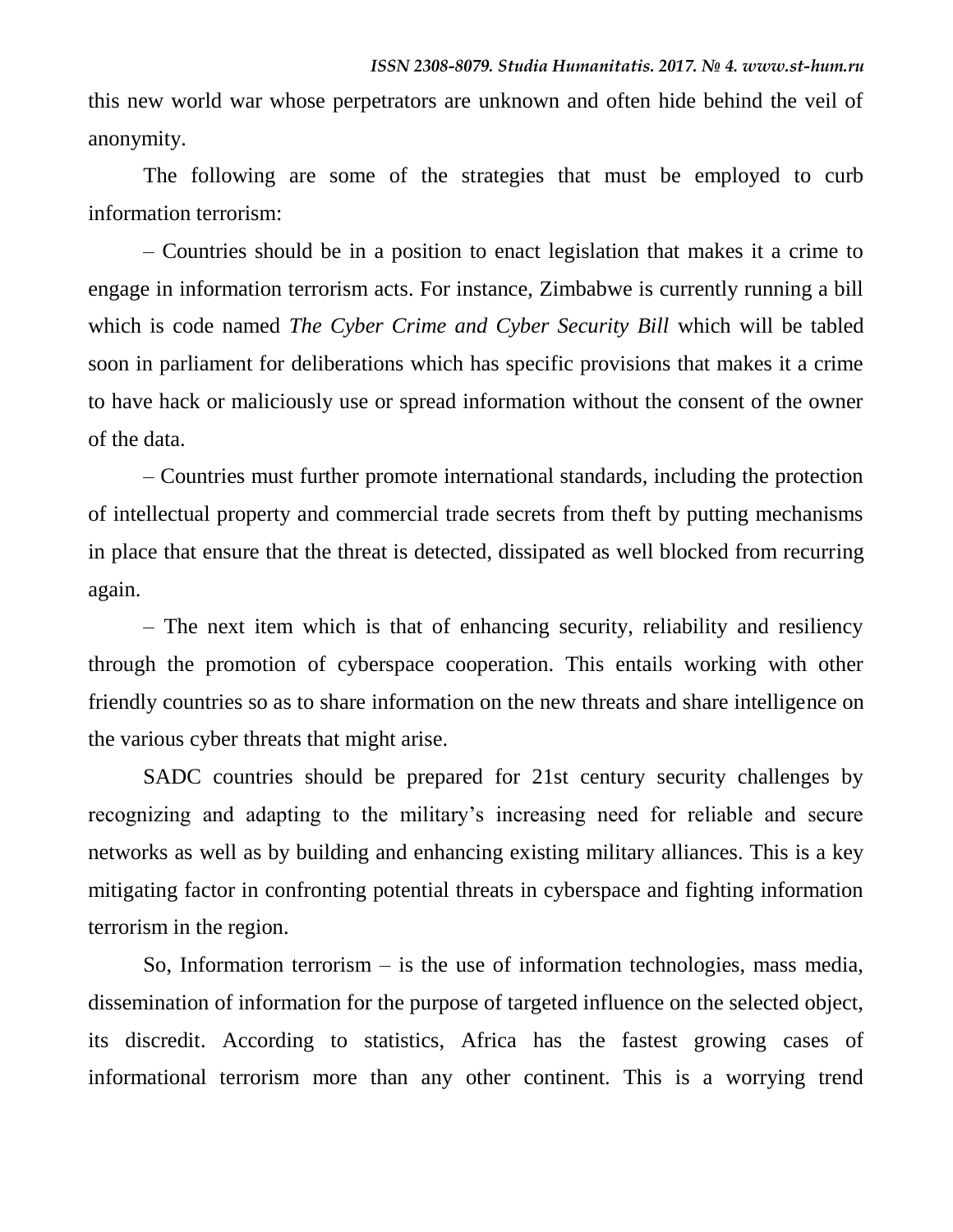considering that it is also the fastest growing continent in terms of computer and mobile technology all of which are vulnerable to informational terrorism.

South Africa is one of the biggest cyber hotspots due to its large population and advances in economic and technological development as well as the increasing capacity to host large data volumes.

The features of information terrorism in African countries, that cause many problems: many people are not computer literate and if they are they are at least to the level of being a user and not a programmer; the growing number of mobile users without the knowledge of how cell phone hacking takes place; the use of social media to attack the reputation of a certain individual or company; a database breach; poor identity and access management; the growing interest and contention around the so-called "duty to hack"; the introduction of fibre optic; the barriers to entry in the cyber domain are low, cyberspace includes many and varied actors; information terrorism comprises complex and dynamic technological innovations to which no current legal system is well suited; the mass growing access to internet connectivity in southern Africa; the most African businesses large and small are too ill equipped to withstand the threat of cyber warfare

The ways to combat information terrorism in the African countries:

– They've already started to found governmental institutions like *the Ministry of Cyber Security Threat Detection and Mitigation*; to implement new technologies, particularly information and communication technologies (ICTs); to set up a department which deals with drug abuse as well as information terrorism.

– Countries should be in a position to enact legislation that makes it a crime to engage in information terrorism acts, to have their law enforcement collaboration expanded and the rule of law through the participation in international cybercrime policy development and conferences so as to understand the nature and extent of the threats so as to dissipate it; countries must further promote international standards, including the protection of intellectual property and commercial trade secrets from theft; enhancing security, reliability and resiliency through the promotion of cyberspace cooperation.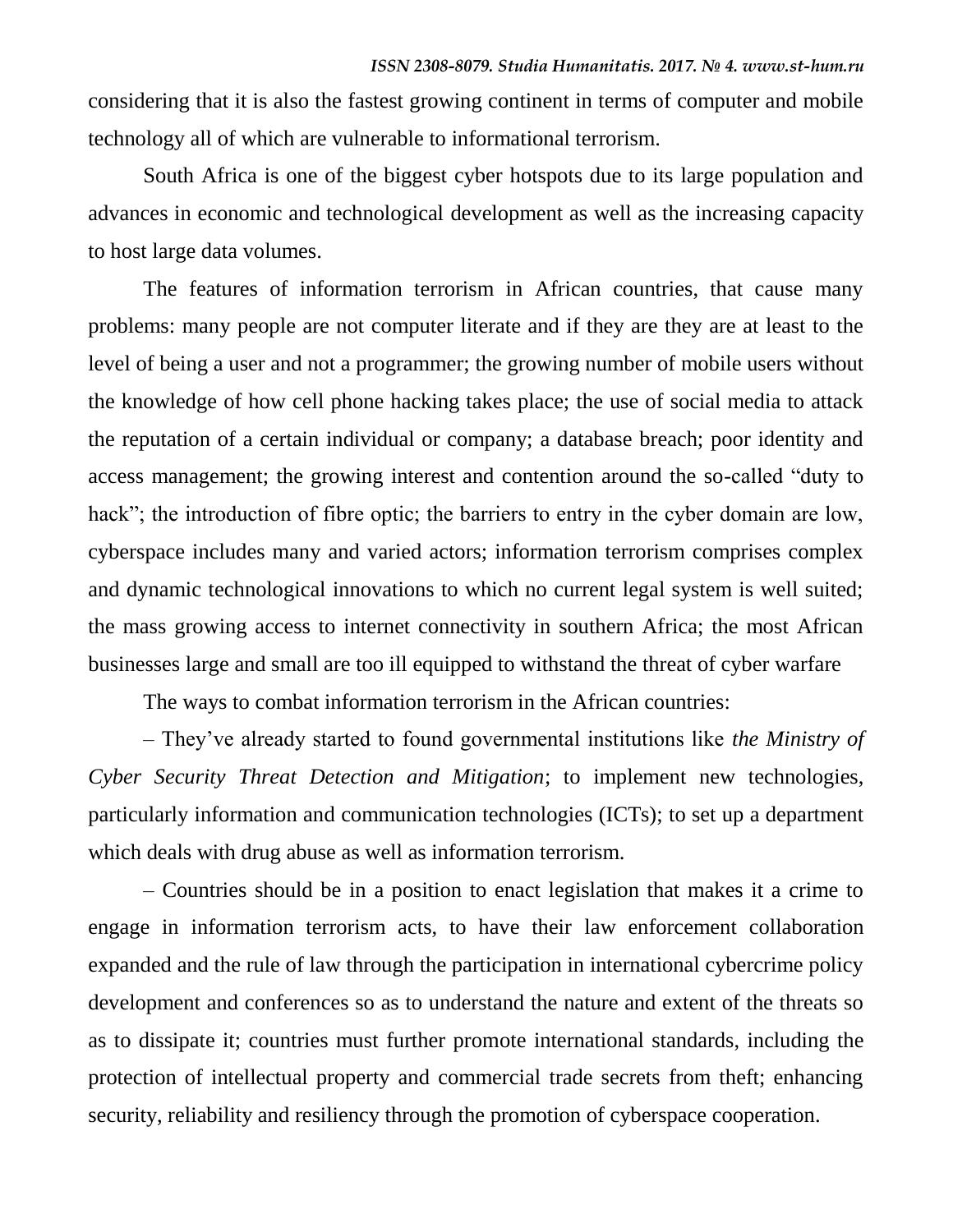Information terrorism is a rising global threat and Africa is no exception, as African Governments have not shown their sure statements of complete intent in fighting cybercrimes for now. SADC in particular must be very vigilant in fighting this new world war whose perpetrators are unknown and often hide behind the veil of anonymity.

#### **Bibliography:**

1. Бондар Ю.В. Свобода слова як чинник інформаційної безпеки // Актуальні проблеми міжнародних відносин. Міжнародна інформаційна безпека: сучасні концепції і практика. Вип. 102 (Ч. І). Київ, 2011. C. 127-129.

2. An Information Policy Handbook for Southern Africa / Ed. T. James. Canada, International Development Research Centre, 2001. 245 p.

3. Bespalikova O.O., Vozniuk E.V. World Leaders in Cyber Security // Актуальні проблеми регіональних досліджень: матеріали І Міжнар. наук.-практ. Інтернет-конференції (м. Луцьк, 11-12 грудня 2017 р.) / За ред. В.Й. Лажніка. Луцьк: Вежа-Друк. 2017. C. 230-234.

4. Cyberattack [Web resource] // Collins English Dictionary. 2017. URL: <https://goo.gl/iE7gea> (reference date: 11.12.2017).

5. Gady F. Africa's Cyber WMD [Web resource] // Foreign Policy. 24.03.2010. URL:<https://goo.gl/6Q7sEN> (reference date: 11.12.2017).

6. Grobler M., Vuuren van J. Collaboration as proactive measure against cyber warfare in South Africa // African Security Review. 2012. Vol. 21 (2). Р. 61-73.

7. Kigen P.M., Muchai C., Kimani K. and other. Kenya Cyber Security Report [Web resource] // Serianu. 2015. URL: <https://goo.gl/DHX4Yv> (reference date: 11.12.2017).

8. Lee R. Governance of the Security Sector in SADC [Web resource] // Open Society Initiative for Southern Africa. 06.08.2012. URL: <https://goo.gl/XKTKym> (reference date: 11.12.2017).